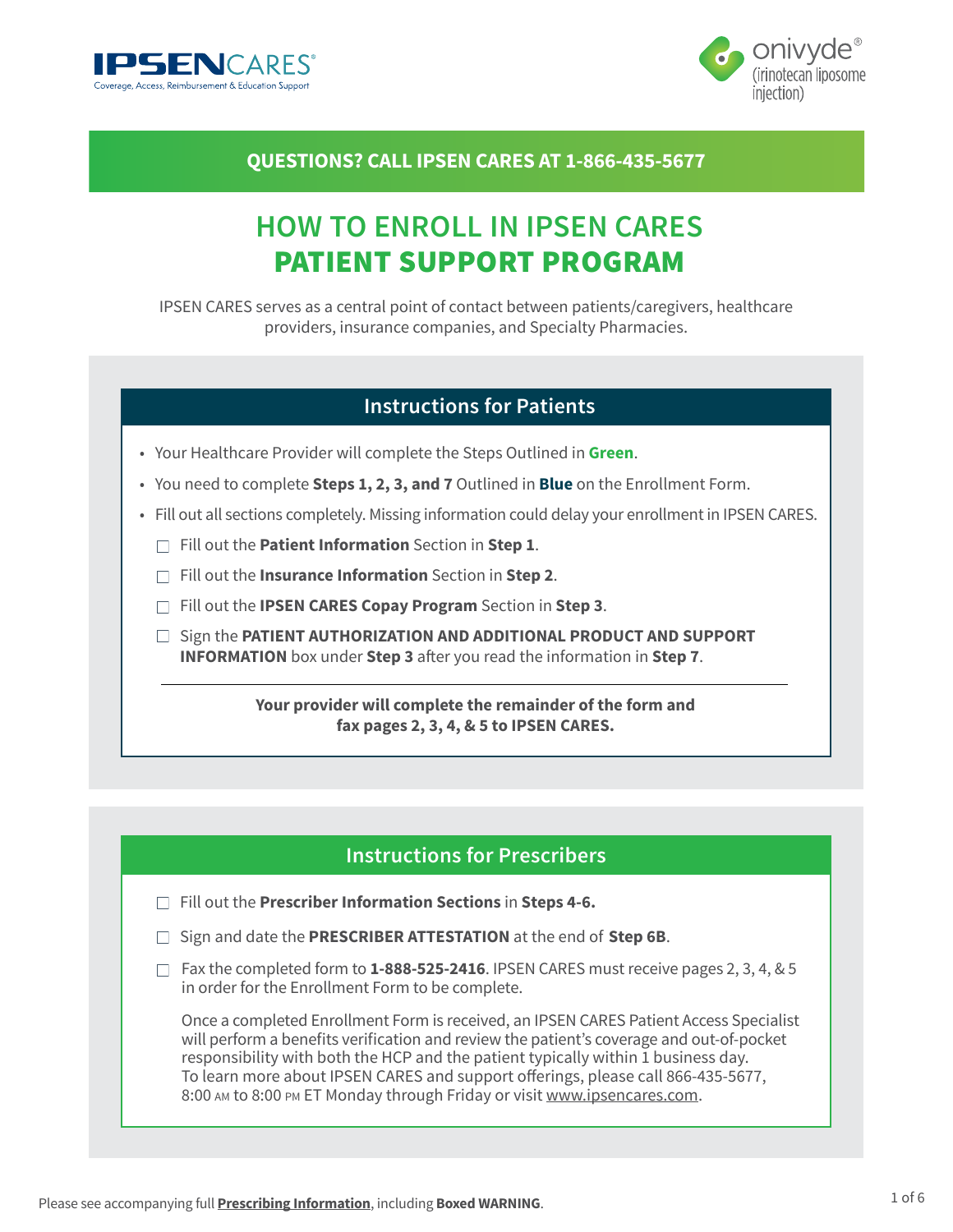# **IPSEN CARES ENROLLMENT FORM Questions? Call IPSEN CARES at 1-866-435-5677**

### **Onivyde**<sup>®</sup><br>(irinotecan liposome  $\boldsymbol{d}$ injection)

| Please print the form, fill it out completely, sign it, and fax to: 1-888-525-2416           |
|----------------------------------------------------------------------------------------------|
| IPSEN CARES must receive pages 2, 3, 4, & 5 in order for the Enrollment Form to be complete. |

|                                  | <b>PATIENT INFORMATION</b>                                                                                                                                                                                                                                                                                                                                                                                                                                                                                                                                                                                                                                                                                                                                                                                                                                                                                                                                                                    |                                                             |  |  |  |  |
|----------------------------------|-----------------------------------------------------------------------------------------------------------------------------------------------------------------------------------------------------------------------------------------------------------------------------------------------------------------------------------------------------------------------------------------------------------------------------------------------------------------------------------------------------------------------------------------------------------------------------------------------------------------------------------------------------------------------------------------------------------------------------------------------------------------------------------------------------------------------------------------------------------------------------------------------------------------------------------------------------------------------------------------------|-------------------------------------------------------------|--|--|--|--|
| $\blacksquare$<br>STEP           |                                                                                                                                                                                                                                                                                                                                                                                                                                                                                                                                                                                                                                                                                                                                                                                                                                                                                                                                                                                               |                                                             |  |  |  |  |
|                                  |                                                                                                                                                                                                                                                                                                                                                                                                                                                                                                                                                                                                                                                                                                                                                                                                                                                                                                                                                                                               |                                                             |  |  |  |  |
|                                  |                                                                                                                                                                                                                                                                                                                                                                                                                                                                                                                                                                                                                                                                                                                                                                                                                                                                                                                                                                                               |                                                             |  |  |  |  |
|                                  |                                                                                                                                                                                                                                                                                                                                                                                                                                                                                                                                                                                                                                                                                                                                                                                                                                                                                                                                                                                               |                                                             |  |  |  |  |
|                                  | Date of Birth (MM/DD/YY) $\frac{1}{\sqrt{1-\frac{1}{2}}}$                                                                                                                                                                                                                                                                                                                                                                                                                                                                                                                                                                                                                                                                                                                                                                                                                                                                                                                                     |                                                             |  |  |  |  |
|                                  |                                                                                                                                                                                                                                                                                                                                                                                                                                                                                                                                                                                                                                                                                                                                                                                                                                                                                                                                                                                               |                                                             |  |  |  |  |
|                                  | Would you like to enroll in the Ipsen adherence text messaging program as outlined on Page 6, in Step 7 under Additional Product and<br>Support Information? I give permission to Ipsen to contact me by SMS/text message for the Ipsen adherence text messaging program.<br>Carrier, text, and data rates may apply. $\Box$ Yes $\Box$ No<br>Would you like to receive marketing information from Ipsen as described on Page 6, in Step 7 under Additional Product and Support<br>Information? I give permission to Ipsen to contact me with information via mail, email, phone, or SMS/text message, all of which may<br>include marketing, advertisements, disease state awareness materials and educational material about Onivyde and programs that<br>support patients. Automatic dialing may be used. Carrier, text, and data rates may apply. I understand that I am not required to provide<br>this consent as a condition of purchasing any goods or services. $\Box$ Yes $\Box$ No |                                                             |  |  |  |  |
|                                  |                                                                                                                                                                                                                                                                                                                                                                                                                                                                                                                                                                                                                                                                                                                                                                                                                                                                                                                                                                                               |                                                             |  |  |  |  |
|                                  | <b>INSURANCE INFORMATION</b>                                                                                                                                                                                                                                                                                                                                                                                                                                                                                                                                                                                                                                                                                                                                                                                                                                                                                                                                                                  |                                                             |  |  |  |  |
|                                  | Complete or attach front and back copy of patient's primary and secondary insurance cards for pharmacy and medical benefits.                                                                                                                                                                                                                                                                                                                                                                                                                                                                                                                                                                                                                                                                                                                                                                                                                                                                  |                                                             |  |  |  |  |
| $\mathbf{\Omega}$<br><b>STEP</b> | Is patient insured? $\Box$ Yes $\Box$ No                                                                                                                                                                                                                                                                                                                                                                                                                                                                                                                                                                                                                                                                                                                                                                                                                                                                                                                                                      | Does patient have secondary insurance? $\Box$ Yes $\Box$ No |  |  |  |  |
|                                  |                                                                                                                                                                                                                                                                                                                                                                                                                                                                                                                                                                                                                                                                                                                                                                                                                                                                                                                                                                                               |                                                             |  |  |  |  |
|                                  |                                                                                                                                                                                                                                                                                                                                                                                                                                                                                                                                                                                                                                                                                                                                                                                                                                                                                                                                                                                               |                                                             |  |  |  |  |
|                                  |                                                                                                                                                                                                                                                                                                                                                                                                                                                                                                                                                                                                                                                                                                                                                                                                                                                                                                                                                                                               | Subscriber Policy ID #                                      |  |  |  |  |
|                                  |                                                                                                                                                                                                                                                                                                                                                                                                                                                                                                                                                                                                                                                                                                                                                                                                                                                                                                                                                                                               |                                                             |  |  |  |  |
|                                  | Is Physician a Participating Provider? (check one)<br>$\Box$ Participating $\Box$ Non-Participating                                                                                                                                                                                                                                                                                                                                                                                                                                                                                                                                                                                                                                                                                                                                                                                                                                                                                           |                                                             |  |  |  |  |
|                                  |                                                                                                                                                                                                                                                                                                                                                                                                                                                                                                                                                                                                                                                                                                                                                                                                                                                                                                                                                                                               |                                                             |  |  |  |  |
|                                  | <b>IPSEN CARES COPAY PROGRAM</b><br>Eligible patients using commercial insurance can save on out-of-pocket Ipsen medication costs. Please see Patient Eligibility & Terms                                                                                                                                                                                                                                                                                                                                                                                                                                                                                                                                                                                                                                                                                                                                                                                                                     |                                                             |  |  |  |  |
| $\mathbf{c}$<br>STEP             | and Conditions.                                                                                                                                                                                                                                                                                                                                                                                                                                                                                                                                                                                                                                                                                                                                                                                                                                                                                                                                                                               |                                                             |  |  |  |  |
|                                  | I attest that I am not enrolled in any health insurance plan from any state or federally funded programs (including, but not limited to,<br>Medicare or Medicaid, VA, DOD, or TRICARE) and agree to the Terms and Conditions of the Copay Program. □ Yes □ No                                                                                                                                                                                                                                                                                                                                                                                                                                                                                                                                                                                                                                                                                                                                 |                                                             |  |  |  |  |
|                                  | I would like IPSEN CARES to check my eligibility for, and enroll me into, the Onivyde Copay Program if the results of this benefit<br>verification determine that I have commercial or private health insurance.                                                                                                                                                                                                                                                                                                                                                                                                                                                                                                                                                                                                                                                                                                                                                                              |                                                             |  |  |  |  |
|                                  |                                                                                                                                                                                                                                                                                                                                                                                                                                                                                                                                                                                                                                                                                                                                                                                                                                                                                                                                                                                               |                                                             |  |  |  |  |
|                                  | PATIENT AUTHORIZATION AND ADDITIONAL PRODUCT AND SUPPORT INFORMATION<br>I have read and understand the IPSEN CARES Patient Authorization and Additional Product and Support Information on Pages 5 and 6, in Step 7<br>and agree to the terms.                                                                                                                                                                                                                                                                                                                                                                                                                                                                                                                                                                                                                                                                                                                                                |                                                             |  |  |  |  |
|                                  | <b>Signature of Patient/Legal Guardian</b><br>Date                                                                                                                                                                                                                                                                                                                                                                                                                                                                                                                                                                                                                                                                                                                                                                                                                                                                                                                                            |                                                             |  |  |  |  |

**Completed by the patient/legal guardian**

Completed by the patient/legal guardian

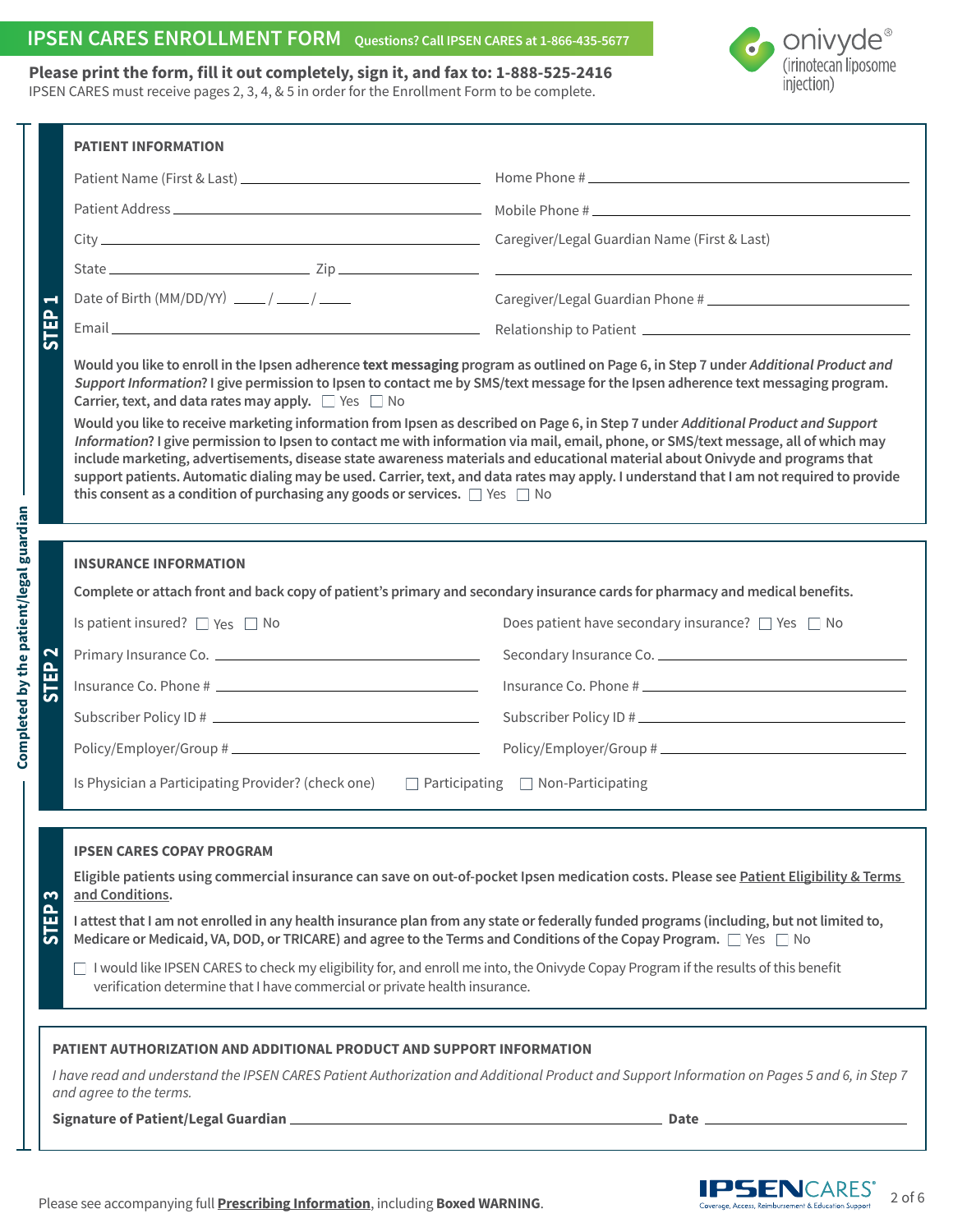### **IPSEN CARES ENROLLMENT FORM Questions? Call IPSEN CARES at 1-866-435-5677**

Onivyde<sup>®</sup><br>(irinotecan liposome injection)

#### **Please print the form, fill it out completely, sign it, and fax to: 1-888-525-2416** IPSEN CARES must receive pages 2, 3, 4, & 5 in order for the Enrollment Form to be complete.

**Completed by the prescriber**

Completed by the prescriber

|              | <b>PRESCRIBER INFORMATION</b>                                                                              |                            |           |                                                                     |          |                |  |
|--------------|------------------------------------------------------------------------------------------------------------|----------------------------|-----------|---------------------------------------------------------------------|----------|----------------|--|
|              |                                                                                                            |                            |           |                                                                     |          |                |  |
|              |                                                                                                            |                            |           | $City$ $City$ $Right$ $Zip$                                         |          |                |  |
| 4            |                                                                                                            |                            |           |                                                                     |          |                |  |
| STEP         | Medicaid Provider # (Required if Medicaid Patient) _____________                                           |                            |           |                                                                     |          |                |  |
|              |                                                                                                            |                            |           |                                                                     |          |                |  |
|              | Specialty                                                                                                  |                            |           | Preferred Method of Contact □ Phone □ Fax □ Email                   |          |                |  |
|              |                                                                                                            |                            |           | Best time to contact $\Box$ Morning $\Box$ Afternoon $\Box$ Evening |          |                |  |
|              |                                                                                                            |                            |           |                                                                     |          |                |  |
|              | <b>DIAGNOSIS</b>                                                                                           |                            |           |                                                                     |          |                |  |
| ш            |                                                                                                            |                            |           |                                                                     |          |                |  |
|              |                                                                                                            |                            |           |                                                                     |          |                |  |
|              |                                                                                                            |                            |           |                                                                     |          |                |  |
|              | PRESCRIPTION AND PRESCRIBER ATTESTATION                                                                    |                            |           |                                                                     |          |                |  |
|              | PRESCRIPTION Onivyde® (irinotecan liposome injection)                                                      |                            |           |                                                                     |          |                |  |
|              |                                                                                                            |                            |           |                                                                     |          |                |  |
| $\mathbf{S}$ | Site of Care $\Box$ Physician Office $\Box$ Hospital/Outpatient $\Box$ Infusion Center $\Box$ Other $\Box$ |                            |           |                                                                     |          |                |  |
| Ê<br>من      | Please fill in the requested information in the table below.                                               |                            |           |                                                                     |          |                |  |
|              | Onivyde Strength                                                                                           | Route of<br>Administration | Frequency | <b>Directions</b>                                                   | Quantity | <b>Refills</b> |  |
|              |                                                                                                            | Intravenous<br>injection   |           |                                                                     |          |                |  |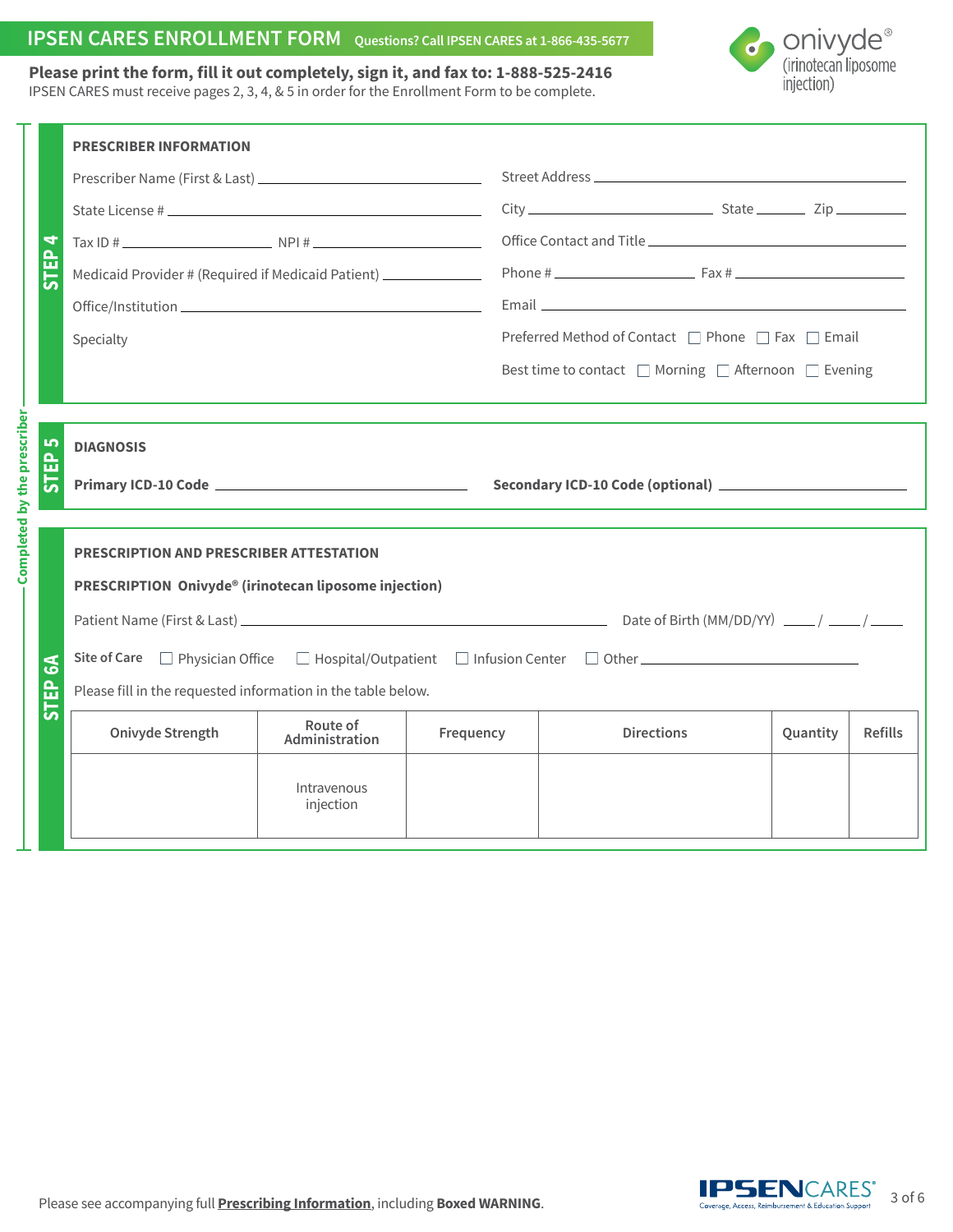### **IPSEN CARES ENROLLMENT FORM** Ouestions? Call IPSEN CARES at 1-866-435-5677

**Please print the form, fill it out completely, sign it, and fax to: 1-888-525-2416** IPSEN CARES must receive pages 2, 3, 4, & 5 in order for the Enrollment Form to be complete.



### **PRESCRIBER ATTESTATION**

(The Prescriber must sign if this form is to be used as a prescription to be triaged to a Specialty Pharmacy, to enroll a patient for free goods as part of the Patient Assistance Program (PAP), or to enroll a patient for free goods as part of the Temporary Patient Assistance Program (TPAP). If the request is limited to Benefit Verification or Copay Assistance Support, the Prescriber, or an individual acting at the direction of the Prescriber and involved in the patient's care, such as an Office Practice Manager, Financial Coordinator, Financial Counselor, Patient Assistance Coordinator, Patient Navigator, Social Worker, Insurance Coordinator, Patient Coordinator, or Patient Care Advocate, may sign this form.)

By signing below, I certify that a prescription signed by a licensed prescriber is on file for the above therapy and that the patient named on this form has provided the necessary authorization to release the information herein and medical and/or patient information relating to ONIVYDE® therapy to Ipsen and its agents or contractors for the purpose of seeking reimbursement for ONIVYDE® therapy, assisting in initiating or continuing ONIVYDE® therapy, and/or evaluating the patient's eligibility for Ipsen's patient support programs administered by IPSEN CARES®. I authorize Ipsen to be my agent and to forward the above prescription, by fax or other mode of delivery, to the pharmacy chosen by the patient named on this form. For the state of New York, copies of all prescriptions should be on official New York state prescription forms.

I certify that any medications received from Ipsen in connection with any IPSEN CARES® program will be used only for the named patient. These medications will not be offered for sale, trade, or barter. Additionally, no claim for reimbursement will be submitted concerning any medications received from Ipsen, or any services provided by IPSEN CARES®, to any payor, including Medicare, Medicaid, or any other federal or state health insurance program, nor will any medications be returned for credit. If the named patient does not return for therapy, product will be returned to Ipsen. I acknowledge that I have assisted the patient in enrolling in IPSEN CARES® exclusively for purposes of patient care and not in consideration for, expectation of, or actual receipt of remuneration of any sort.

| Name (First & Last) ______ | Title |
|----------------------------|-------|
| Signature                  | Date  |

**PSEN**CARES' 4 of 6 **Access Reimbursement & Education Support**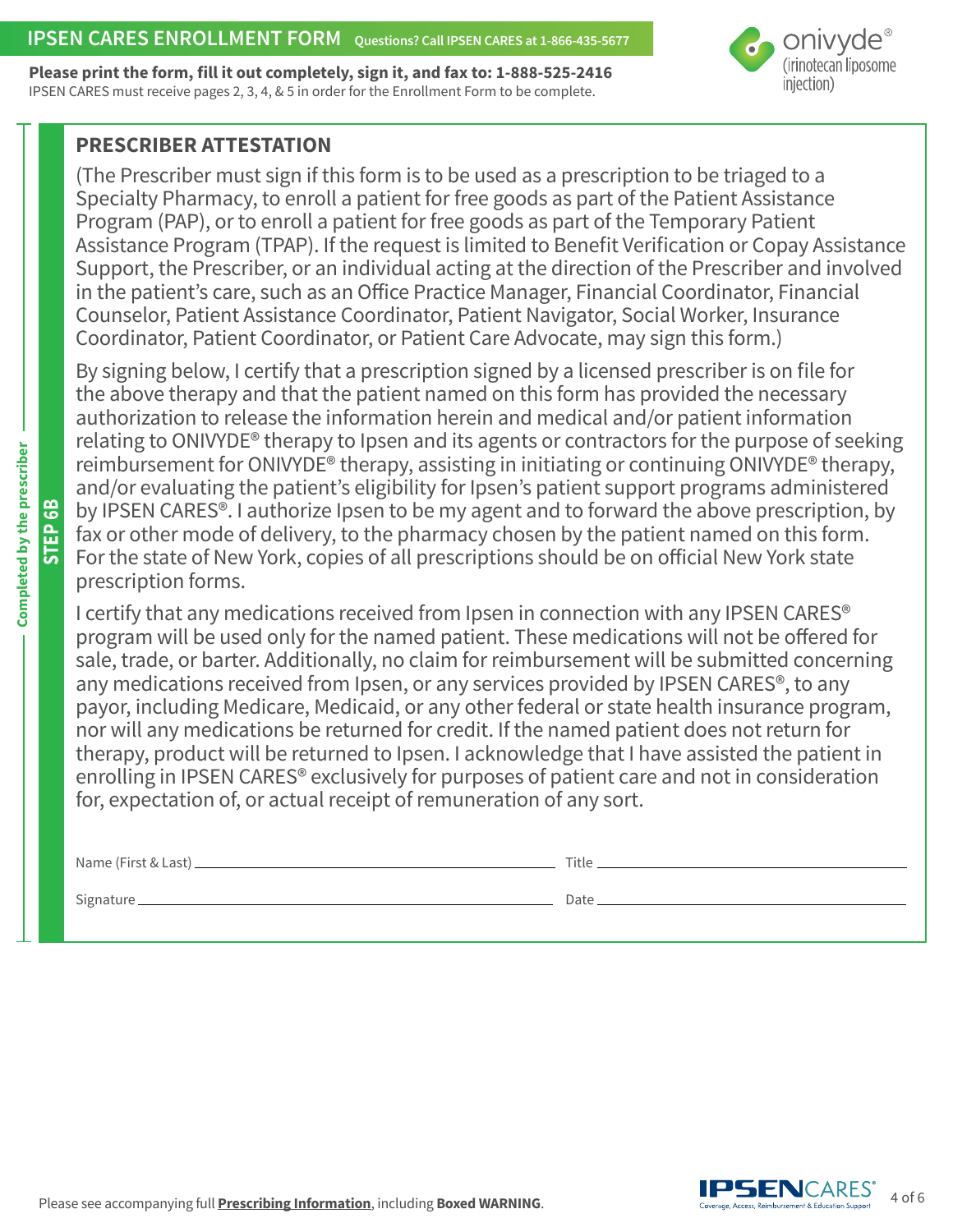**Please print the form, fill it out completely, sign it, and fax to: 1-888-525-2416** IPSEN CARES must receive pages 2, 3, 4, & 5 in order for the Enrollment Form to be complete.



# **PATIENT AUTHORIZATION AND SIGNATURE – IPSEN CARES® PROGRAM**

I authorize my healthcare providers (including those pharmacies that may receive my prescription for ONIVYDE®), to disclose personal health information ("PHI") about me, including health information relating to my medical condition, prescription, and insurance coverage, to Ipsen Biopharmaceuticals, Inc., its affiliates, and its agents that have been hired to administer the Ipsen Coverage, Access, Reimbursement & Education Support (IPSEN CARES®) program on its behalf (collectively, "Ipsen") in order for Ipsen to (1) enroll me in IPSEN CARES®; (2) establish my benefit eligibility and potential out-of-pocket costs for ONIVYDE®; (3) communicate with my healthcare providers and health plans about my treatment plan; (4) provide support services including patient education and financial assistance for ONIVYDE®; (5) help get ONIVYDE® shipped to me or my healthcare providers; and (6) facilitate my participation in ONIVYDE® patient programs that I have elected to receive information about, as indicated below. I agree that, using the contact information I provide, Ipsen may contact me for reasons related to the IPSEN CARES® program and support services and may leave messages for me that may disclose that I am on ONIVYDE<sup>®</sup> therapy. I consent to being contacted by an IPSEN CARES® program representative in order for the program to obtain further information or clarification regarding any adverse event I may experience.

I understand that once my PHI has been disclosed to Ipsen, it is no longer protected by federal privacy laws and Ipsen may re-disclose it; however, Ipsen has agreed to protect my PHI by using and disclosing it only for the purposes described above or as required by law. I understand that my healthcare providers may receive remuneration from Ipsen in exchange for my PHI and/or for any therapy support services provided to me.

I can withdraw this authorization by calling IPSEN CARES® at 1-866-435-5677 or mailing a letter requesting such revocation to IPSEN CARES®, 11800 Weston Parkway, Cary, NC 27513, but it will not change any actions taken before I withdraw authorization. Withdrawal of authorization will end further uses and disclosures of PHI by the parties identified in this form except to the extent those uses and disclosures have been made in reliance upon my authorization. I understand that I may refuse to sign this form and, if I do so, I will not be able to participate in IPSEN CARES® programs, but it will not affect my eligibility to obtain medical treatment, my ability to seek payment for this treatment, or affect my insurance enrollment or eligibility for insurance coverage. This authorization expires three years from the date signed unless a shorter time is required by law or unless I revoke my authorization before that time. I understand that I will receive a copy of the signed authorization.

**STEP 7**